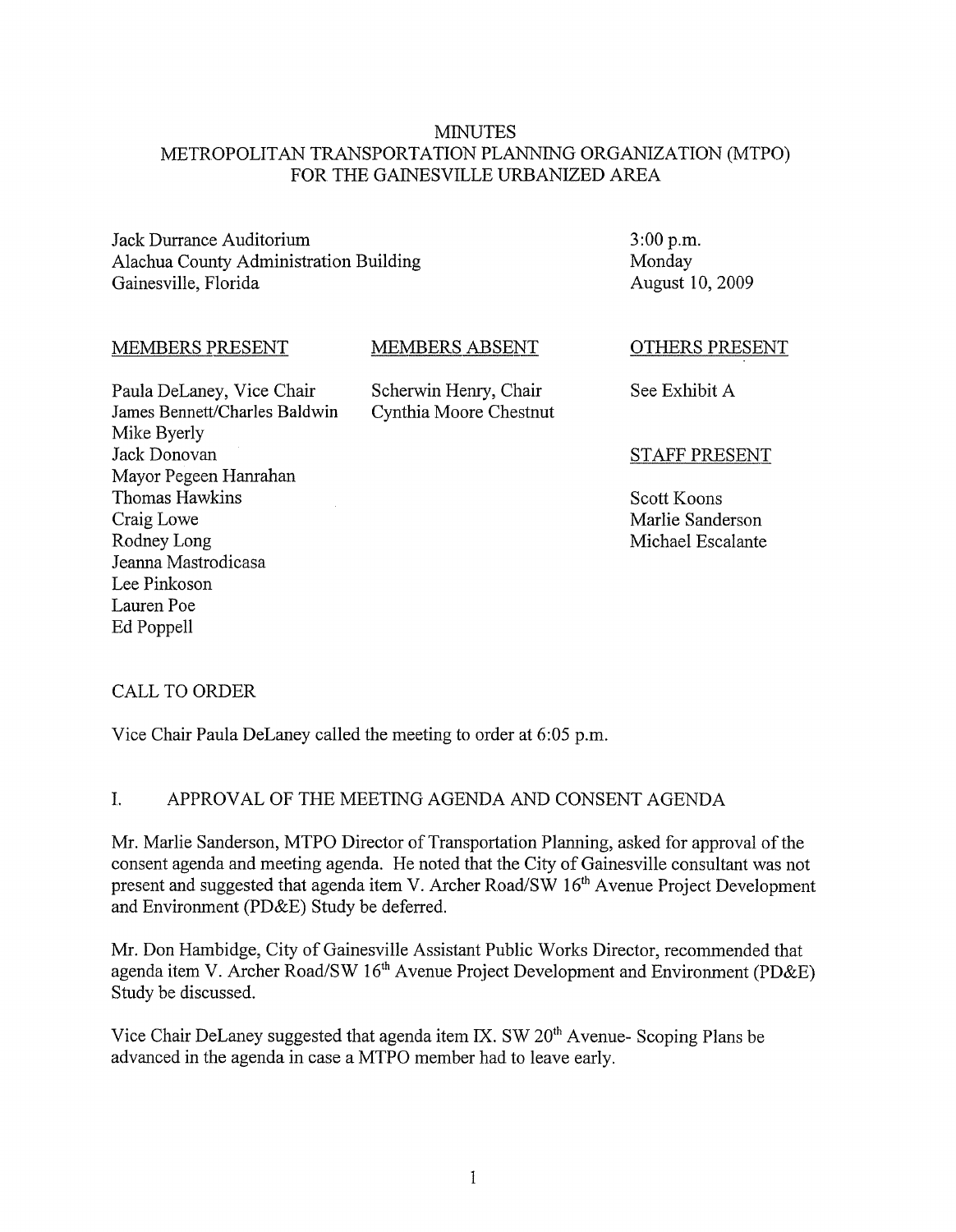ACTION: Commissioner Pinkoson moved to approve the Consent Agenda and the Meeting Agenda amended to place agenda item IX. SW 20<sup>th</sup> Avenue- Scoping Plans between agenda items IV. Transportation Improvement Program (TIP) Amendments- Roll Forward Projects and V. Archer Road/SW 16<sup>th</sup> Avenue Project Development and Environment (PD&E) Study. Commissioner Mike Byerly seconded; motion passed unanimously.

## II. MTPO Rural Advisor

Mr. Sanderson stated that John Martin, fonner City of Hawthome Commissioner and MTPO Rural Advisor, has requested an opportunity to address the MTPO.

Mr. Martin discussed his service on the MTPO and thanked the MTPO and its staff.

Vice Chair DeLaney thanked Mr. Martin for his service on the MTPO.

## III. TRANSPORTATION IMPROVEMENT PROGRAM (TIP) AMENDMENTS-RTS GRANTS

Mr. Sanderson stated that the Regional Transit System (RTS) has been awarded two grants. He said that the TIP needed to be amended in order for RTS to receive the funding. He discussed the Commuter Transportation Assistance [FIN #4247521] project and Section 5317 New Freedom Small Urban Operating/Administrative Assistance [FIN #4252901] project and answered questions. He asked the MTPO to amend the Fiscal Years 2008/2009 - 2012/2013 TIP.

# ACTION: Commissioner Pinkoson moved to amend the Fiscal Years 2008/2009 - 2012/2013 Transportation Improvement Program in Fiscal Year 2008/2009 to add two Regional Transit System project grants:

- 1. Commuter Transportation Assistance [FIN #4247521]; and
- 2. Section 5317 New Freedom Small Urban Operating/Administrative Assistance [FIN #4252901].

#### Mayor Hanrahan seconded; motion passed unanimously.

## IV. TRANSPORTATION IMPROVEMENT PROGRAM (TIP) AMENDMENTS-ROLL FORWARD PROJECTS

Mr. Sanderson stated that the MTPO needs to approve a Transportation Improvement Program amendment for the projects listed in Exhibit 1. He said that these projects were not obligated in Fiscal Year 2008/2009 as expected and, therefore, are being moved to Fiscal Year 2009/2010. He noted that these projects include several American Recovery and Reinvestment Act of 2009 (ARRA) funded projects. He asked the MTPO to amend the Fiscal Years 2009/2010 - 2013/2014 TIP.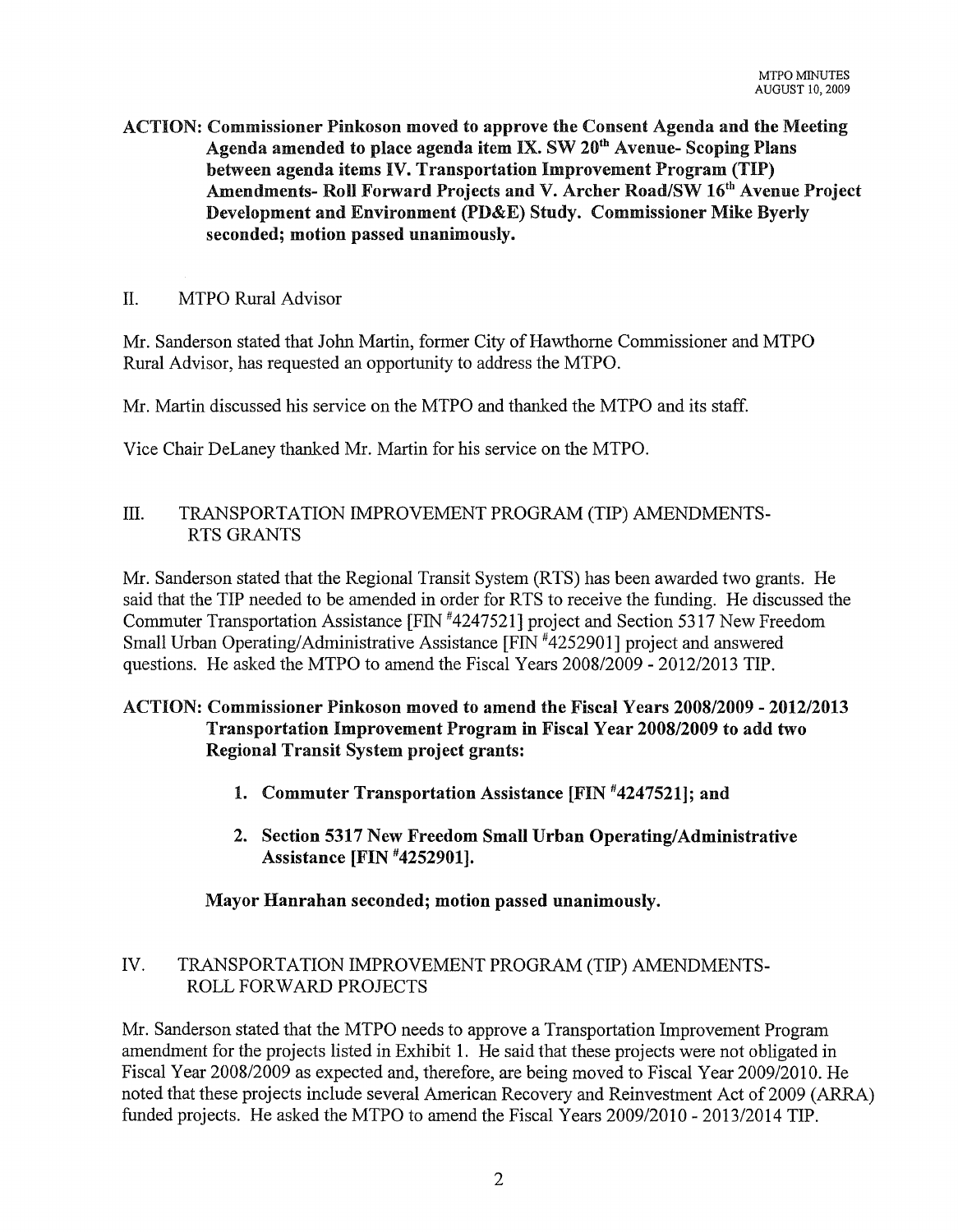# ACTION: Commissioner Long moved to amend the Fiscal Years 2009/2010 - 2013/2014 Transportation Improvement Program to include the projects shown in Exhibit 1 in Fiscal Year 2009/2010. Commissioner Pinkoson seconded; motion passed unanimously.

# IX. SW 20<sup>TH</sup> AVENUE- SCOPING PLANS

Mr. Sanderson stated that the the MTPO Advisory Committees have reviewed the Florida Department of Transportation (FDOT) SW 20<sup>th</sup> Avenue Scoping Plans. He discussed the discussed cross-section alternatives and answered questions. He reported the MTPO Advisory Committee and staff recommendations.

Mr. James Bennett, FDOT District 2 Urban Area Transportation Development Engineer, discussed the mmble strips on US 441 and answered questions.

Vice Chair DeLaney suggested that rumble strips be placed abutting the roadway striping rather than like the existing placement on US 441.

Mr. Bennett said that roadway friction surface differed from the shoulder surface. He noted that the rumble strips on US 441 could be abutted to the roadway striping when the road is resurfaced.

Mr. Michael Fay, Alachua County Development Program Manager, discussed the Millhopper Road bikelane striping and roadway cross-section alternatives and answered questions.

Mr. Sanderson suggested that the MTPO:

- 1. accept the SW 20<sup>th</sup> Avenue Corridor Planning Study as a completed planning document; and
- 2. include the bike lane striping safety features recently installed on Millhopper Road west ofNW 43rd Street on the selected cross-section alternative.

#### ACTION: Commissioner Byerly moved to:

- 1. accept the SW  $20<sup>th</sup>$  Avenue Corridor Planning Study as a completed planning document; and
- 2. include the bike lane striping safety features recently installed on Millhopper Road west of NW 43rd Street on the selected cross-section alternative.

Commissioner Lowe seconded.

#### FRIENDLY AMENDMENT:

Commissioner Pinkoson recommended to exclude the Alternative 1 cross-section from consideration. Commissioners Byerly and Lowe accepted the amendment.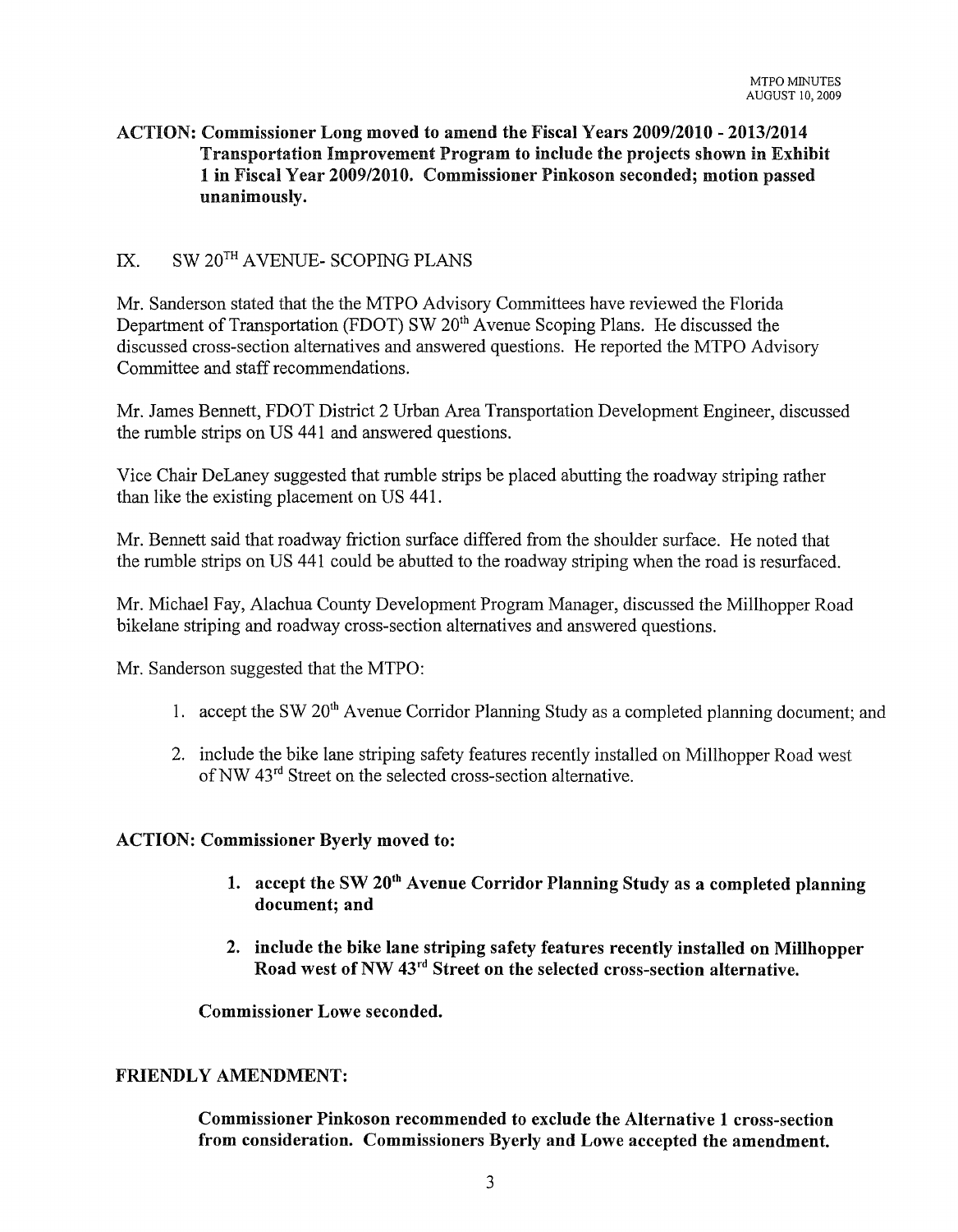Vice Chair DeLaney declared a conflict of interest. [See Exhibit 2]

#### ACTION AS AMENDED:

Commissioner Byerly moved to:

- 1. accept the SW 20<sup>th</sup> Avenue Corridor Planning Study as a completed planning document;
- 2. exclude the Alternative 1 cross-section from consideration; and
- 3. include the bike lane striping safety features recently installed on Millhopper Road west of NW 43rd Street on the selected cross-section alternative.

Commissioner Lowe seconded; motion passed 8 to zero with one abstention.

# V. ARCHER ROAD/SW 16TH AVENUE PROJECT DEVELOPMENT AND ENVIRONMENT (PD&E) STUDY

Mr. Sanderson stated that the City of Gainesville is asking for the MTPO's endorsement of the roadway cross-sections for Archer Road and SW 16<sup>th</sup> Avenue. He discussed the MTPO Advisory Committee and staff recommendations and answered questions.

Mr. Bennett noted that these facilities are State Roads and that FDOT would have to permit modifications to the intersections

Ms. Teresa Scott, City of Gainesville Public Works Director, discussed the intersection modifications and SW  $16<sup>th</sup>$  Avenue parking concerns and answered questions.

Mr. Hambidge noted that the City's consultant has been provided crash data

## ACTION: Commissioner Pinkoson moved to recommend that the City Commission approve the proposed typical sections for Archer Road and SW 16th Avenue. Commissioner Poe seconded; motion passed 8 to 1.

# VI. SW 62<sup>ND</sup> BOULEVARD CONNECTOR GRANT APPLICATION- LETTER OF SUPPORT

Mr. Sanderson stated that the City of Gainesville has requested a letter of support for a TIGER grant application for the SW  $62<sup>nd</sup>$  Boulevard project.

Ms. Scott discussed the SW 62<sup>nd</sup> Boulevard Connector Grant Application and answered questions.

## ACTION: Commissioner Long moved to authorize the MTPO Chair to sign the draft letter of support. Commissioner Pinkoson seconded; motion passed 8 to 1.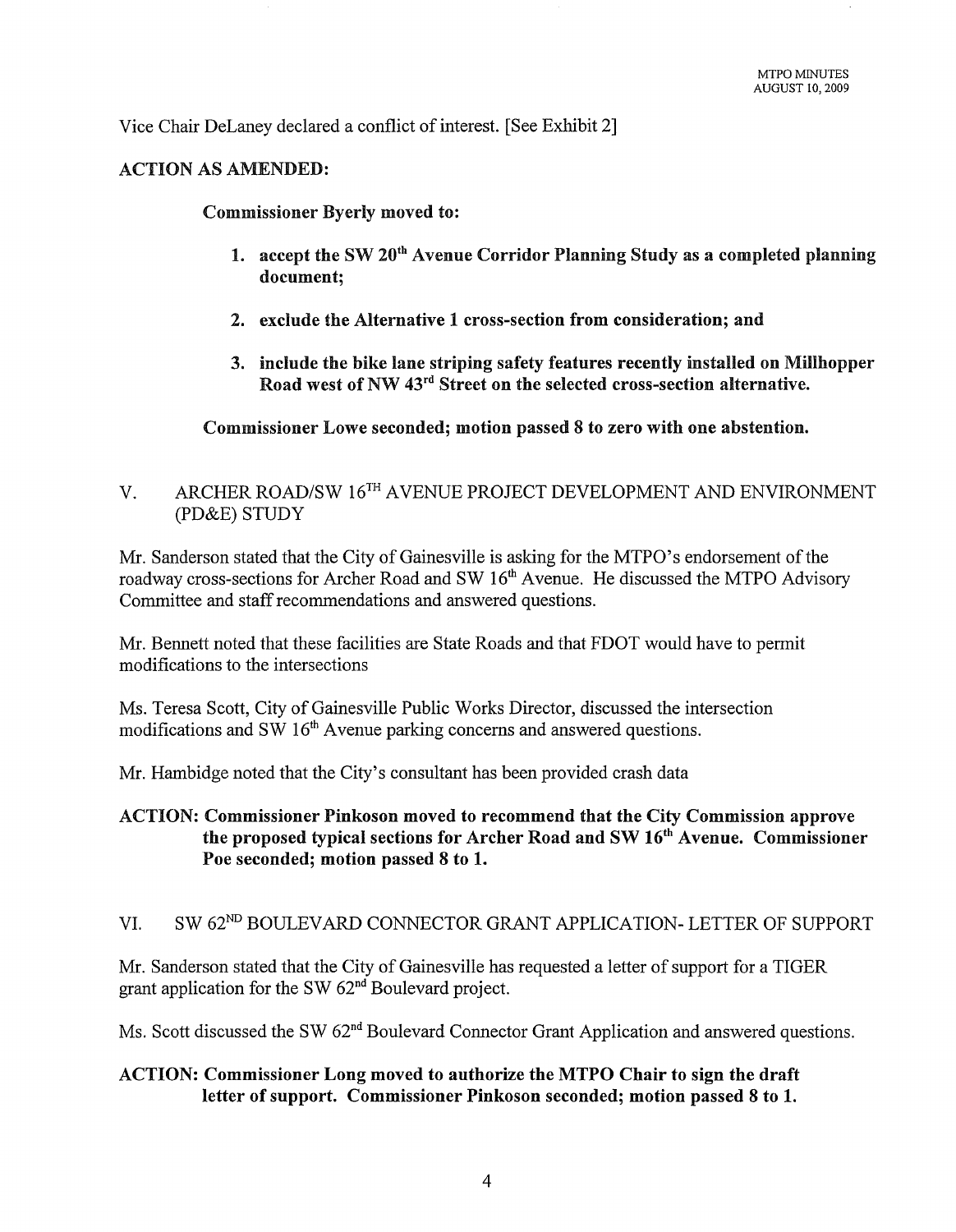# VII. RAPID TRANSIT FOR THE GAINESVILLE URBAN AREA

Mr. Sanderson stated that Mr. David Coffey requested an opportunity to present a transit proposal to the MTPO.

Mr. Coffey discussed a proposal for a streetcar corridor in the Gainesville Metropolitan Area and answered questions.

Mr. Doug Robinson, Regional Transit System (RTS) Chief Transit Planner, discussed the streetcar project proposal and the Bus Rapid Transit Feasibility Study corridors.

Mr. Ed Poppell, University of Florida Vice President for Business Affairs, noted the importance of maintaining the existing transit service.

ACTION: Commissioner Hawkins moved to:

- 1. support collaboration with Federal, State of Florida, Alachua County, City of Gainesville, University of Florida, Shands Health Care, Santa Fe College, For Profit and Not for Profit Private Sector;
- 2. endorse the proposed Rapid Transit Corridor; and
- 3. endorse a request for \$150 million Federal Appropriation for Rapid Transit Street Car and/or Bus Rapid Transit (BRT).

Mayor Hanrahan seconded.

It was a consensus of the MTPO to receive the presentation on the Transit Development Plan before taking action on the streetcar project proposal.

#### VIII. GAINESVILLE REGIONAL TRANSIT SYSTEM (RTS)- 2010 - 2019 TRANSIT DEVELOPMENT PLAN

Mr. Sanderson stated that RTS has submitted a draft Transit Development Plan for review and comment. He reported the MTPO Advisory Committee and staff recommendations.

Mr. Joel Rey, Tindall/Oliver Director of Transit Services, discussed the draft Transit Development Plan and answered questions.

VII. RAPID TRANSIT FOR THE GAINESVILLE URBAN AREA- Continued

Mr. Coffey continued his discussion on a proposal for a streetcar corridor in the Gainesville Metropolitan Area and answered questions.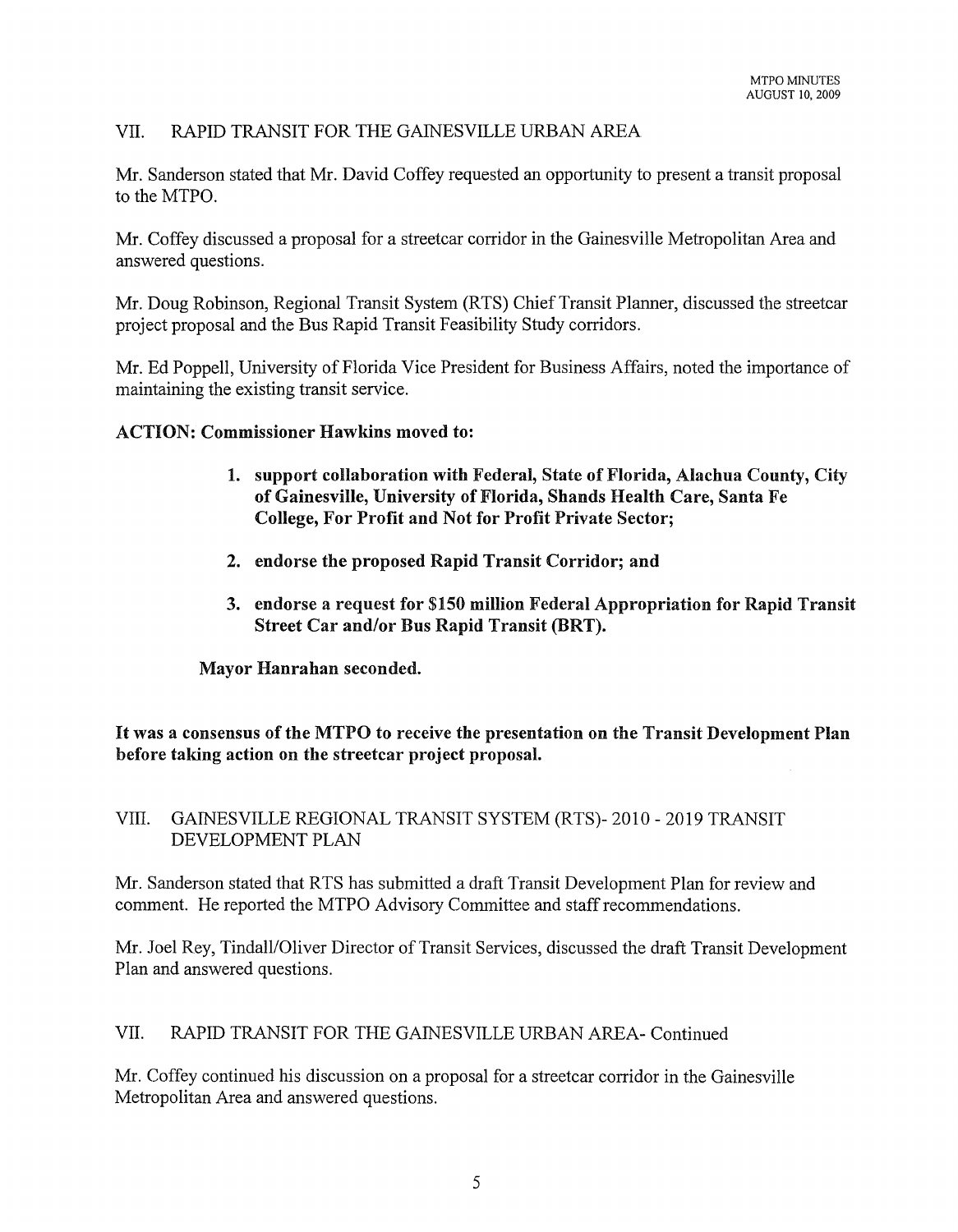Mr. Jonathan Paul, Alachua County Impact Fee and Concurrency Manager, noted that several local studies such as Plan East Gainesville and the Bus Rapid Transit Feasibility Study, have already identified transit-oriented development areas within the Gainesville Metropolitan Area.

#### ORIGINAL ACTION RESTATED:

Commissioner Hawkins moved to:

- 1. support collaboration with Federal, State of Florida, Alachua County, City of Gainesville, University of Florida, Shands Health Care, Santa Fe College, For Profit and Not for Profit Private Sector;
- 2. endorse the proposed Rapid Transit Corridor; and
- 3. endorse a request for \$150 million Federal Appropriation for Rapid Transit Street Car and/or Bus Rapid Transit (BRT).

Mayor Hanrahan seconded; motion passed 6 to 1.

VIII. GAINESVILLE REGIONAL TRANSIT SYSTEM (RTS)- 2010 - 2019 TRANSIT DEVELOPMENT PLAN- Continued

# ACTION: Mayor Hanrahan moved to recommend that the City of Gainesville approve the Transit Development Plan. Commissioner Hawkins seconded; motion passed unanimously.

#### X. NEXT MTPO MEETING

Mr. Sanderson announced that, because the MTPO did not have any agenda items that required action in September, the next MTPO meeting would be on October  $12<sup>th</sup>$  at 3:00 p.m.

#### XI. COMMENTS

#### A. MTPO MEMBERS

There were no MTPO member comments.

#### B. CITIZENS

There were no citizens comments.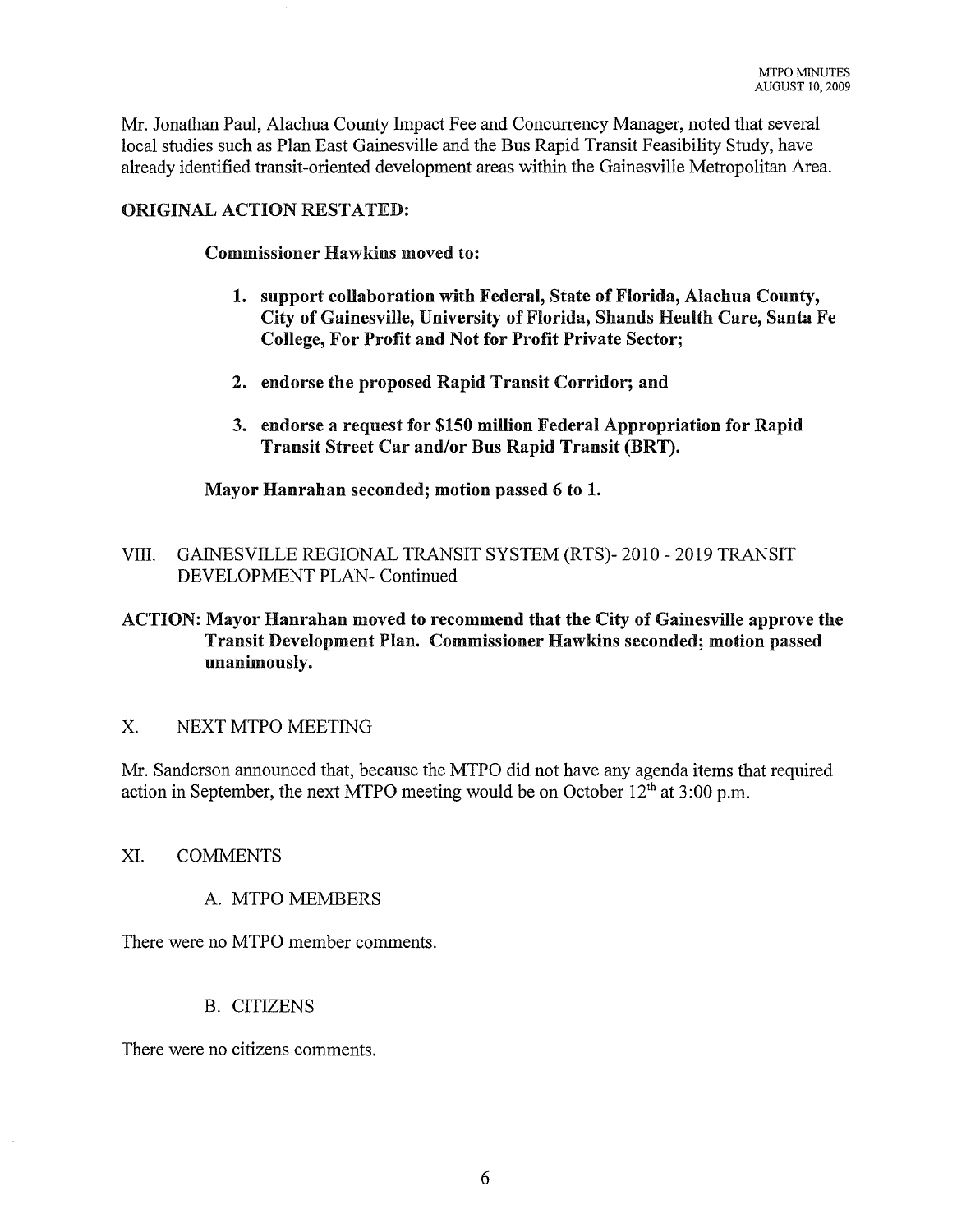# C. CHAIR'S REPORT

There was no Chair's Report.

# ADJOURNMENT

Vice Chair DeLaney adjourned the meeting at 6:35 p.m.

 $\mathbf{u}^{\prime}$ 009  $\overline{$  Dat

William Thomas Hawkins, Secretary/Treasurer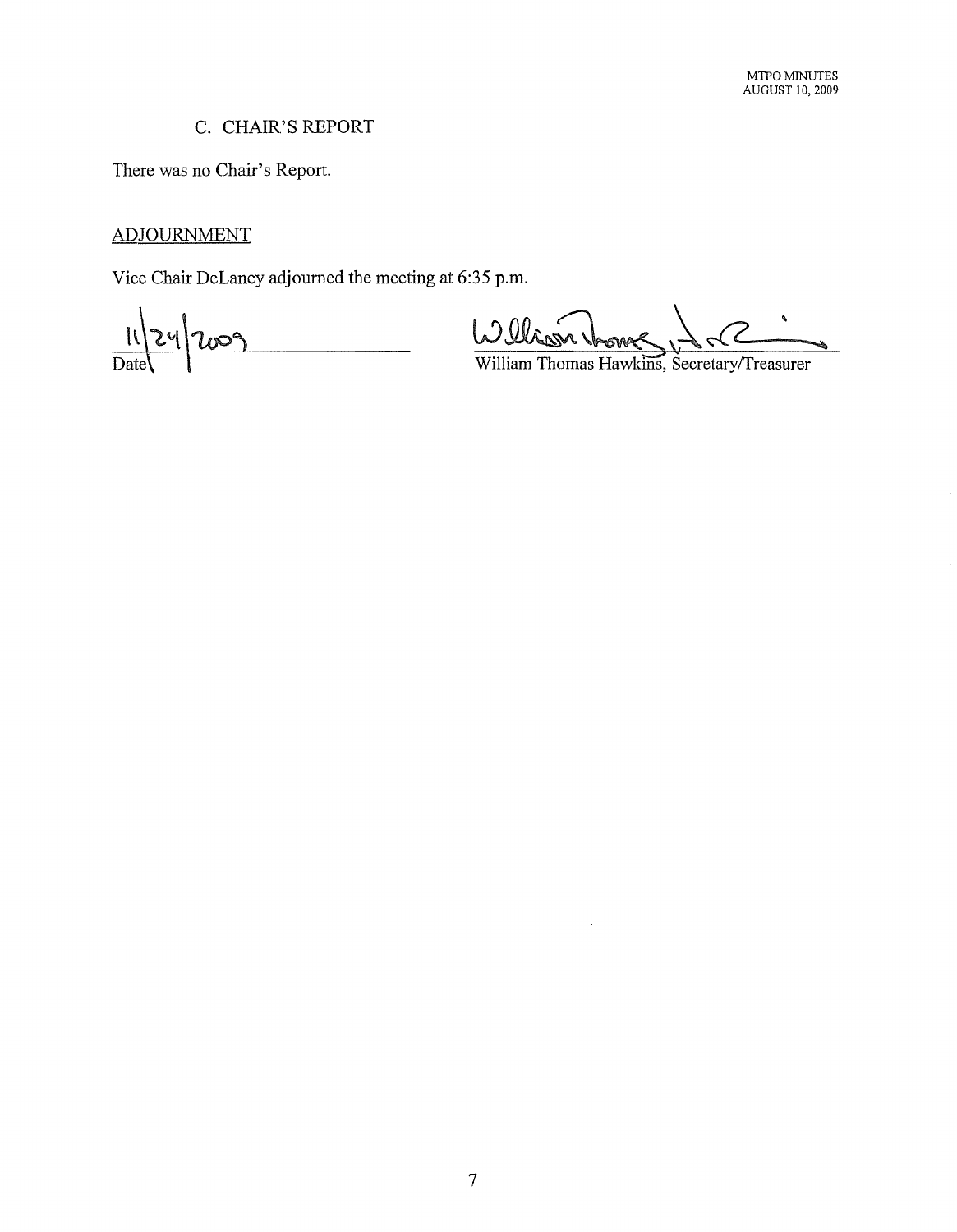# EXHIBIT A

| <b>Interested Citizens</b> | <b>Alachua County</b> | <b>City of Gainesville</b> |
|----------------------------|-----------------------|----------------------------|
| Andy Coffey                | Michael Fay           | Russ Blackburn             |
| David Coffey               | Zeriah Folston        | Paul Folker                |
| Mike Iguina                | Jonathan Paul         | Jesus Gomez                |
| Allan Penksa               | David Schwartz        | Don Hambidge               |
| Joel Rey                   |                       | Doug Robinson              |
|                            |                       | Teresa Scott               |

Florida Departmen! of Transportation

Karen Taulbee

\* By telephone

 $\mathcal{A}$ 

# Provided written comments

T:\Mike\em10\mtpo\minutes\aug10 wpd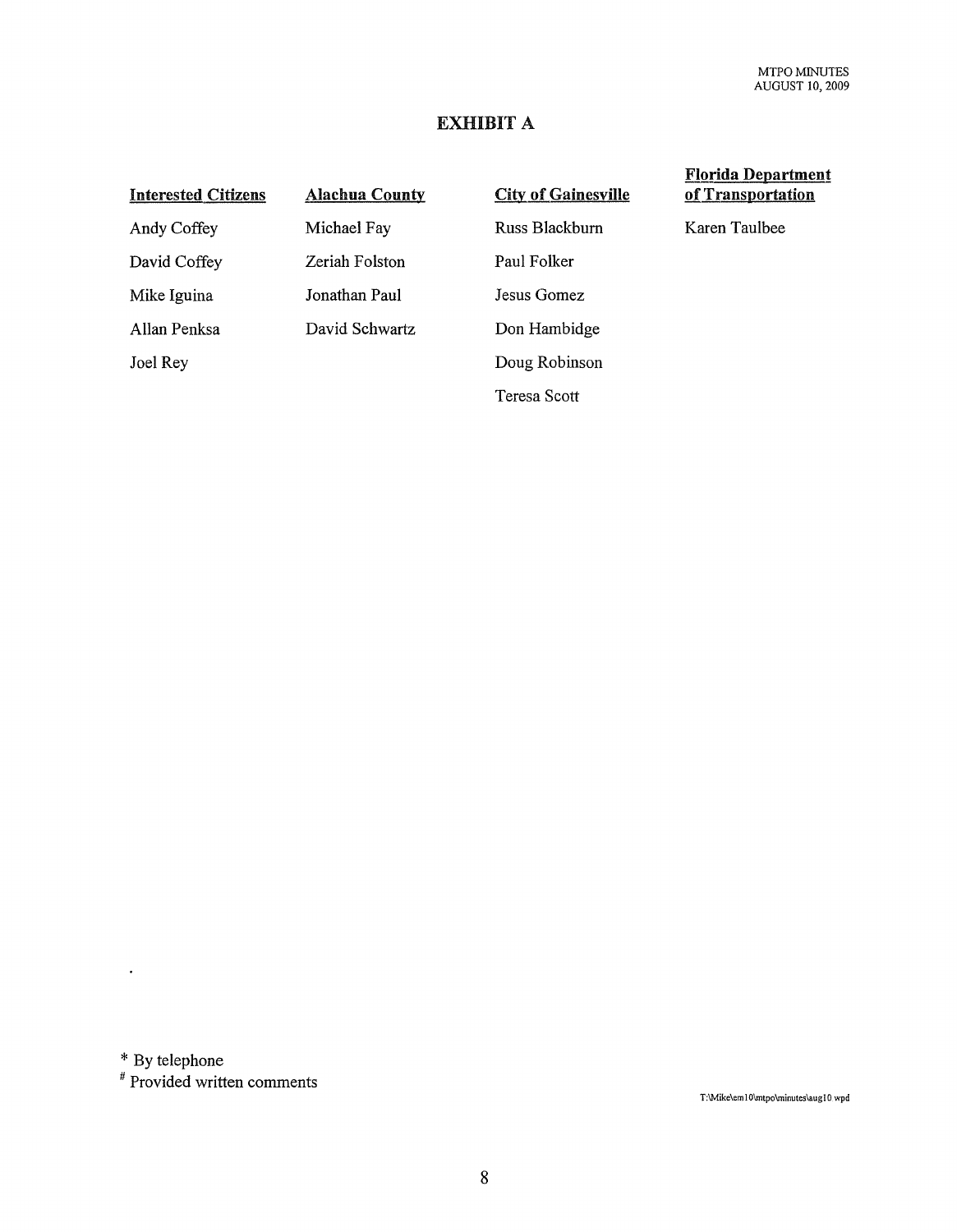# EXHIBIT 1

# TIP AMENDMENT LOG

| <b>TIP AMENDMENT</b> |                                | PROJECT DESCRIPTION |                     |                                                   |                                                                                                           |                               |                                                 |                                |
|----------------------|--------------------------------|---------------------|---------------------|---------------------------------------------------|-----------------------------------------------------------------------------------------------------------|-------------------------------|-------------------------------------------------|--------------------------------|
| <b>NUMBER</b>        | <b>APPROVAL</b><br><b>DATE</b> | <b>PURPOSE</b>      | TIP<br><b>TABLE</b> | <b>PROJECT</b><br><b>LOCATION</b><br>(FMN NUMBER) | <b>TYPE</b><br><b>WORK</b>                                                                                | <b>PROJECT</b><br><b>YEAR</b> | <b>PROJECT</b><br><b>FUNDING</b><br>[thousands] | <b>FUND</b><br>CODE<br>TABLE 3 |
| $09-1$               | 08/10/09                       | Rollover            | 9                   | 2129498                                           | I-75 interchange modification<br>[ <sup>@</sup> Newberry Road (SR 26)]                                    | 09/10                         | \$10<br>\$24                                    | <b>DIH</b><br><b>NHAC</b>      |
|                      |                                |                     | 6                   | 4262061                                           | ARRA W 6 <sup>th</sup> Street Bike/Ped Trail<br>[SE 2 <sup>nd</sup> Avenue to NW 16 <sup>th</sup> Avenue] | 09/10                         | \$1,000<br>\$9                                  | FSSL<br>SL                     |
|                      |                                |                     | 14                  | 4262071                                           | ARRA NE 8 <sup>th</sup> Avenue Resurfacing<br>[Main Street to NE Boulevard]                               | 09/10                         | \$300<br>\$3                                    | FSSL<br>SL                     |
|                      |                                |                     | 12                  | 4262081                                           | ARRA NW 34 <sup>th</sup> Street (SR 121) Sidewalk<br>[NW 39 <sup>th</sup> Avenue (SR 222) to US 441]      | 09/10                         | \$1,000<br>\$9                                  | FSSL<br>SL.                    |
|                      |                                |                     | 14                  | 4262281                                           | ARRA Main Street Resurfacing<br>$[N 8th$ Avenue to N 23 <sup>th</sup> Avenue]                             | 09/10                         | \$1,100<br>\$10<br>\$1,273                      | <b>FSSL</b><br>SL.<br>LF       |
|                      |                                |                     | 12                  | 4264051                                           | ARRA SW 8 <sup>th</sup> Avenue Sidewalk<br>[Tower Road to end/I-75]                                       | 09/10                         | \$110<br>\$1                                    | <b>FSSE</b><br><b>SE</b>       |
|                      |                                |                     | 5                   | 4068473                                           | Section 5309 Transportation Hub<br>[@Gainesville Regional Airport]                                        | 09/10                         | \$298                                           | <b>FTA</b>                     |
|                      |                                |                     | 18                  | 4242921                                           | Section 5311 Rural Transit Funding-<br>operating/administration assistance                                | 09/10                         | \$208<br>\$208                                  | DU<br>LF                       |
|                      |                                |                     | 17                  | 4243901                                           | Section 5307 Small Transit Incentive<br>Cities Allocation- fixed route capital                            | 09/10                         | \$752<br>\$188                                  | <b>FTA</b><br>LF               |
|                      |                                |                     | 17                  | 4263891                                           | ARRA 5307 purchase of transit<br>vehicles                                                                 | 09/10                         | \$3,201                                         | <b>FTA</b>                     |
|                      |                                |                     | 17                  | 4267571                                           | RTS purchase of transit vehicles with<br>HR 1105 High Priority Project funding                            | 09/10                         | \$475<br>\$119                                  | <b>FTA</b><br>LF               |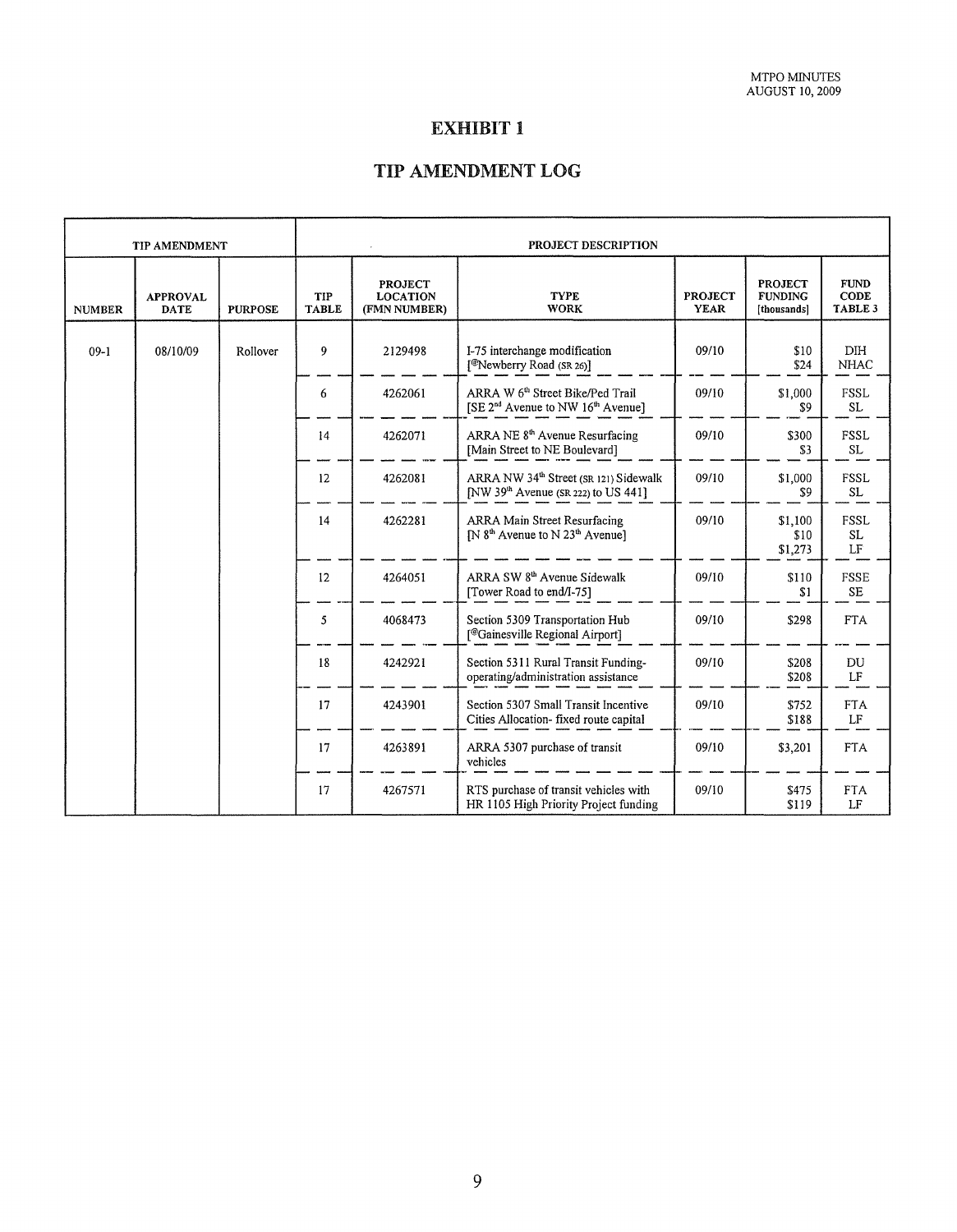# North Central Florida Regional Planning Council

2009 N.W. 67 PLACE, SUITE A, GAINESVILLE, FLORIDA 32653-1603 FAX (352) 955-2209

## CONSENT AGENDA METROPOLITAN TRANSPORTATION PLANNING ORGANIZATION FOR THE GAINESVILLE URBANIZED AREA

Jack Durrance Auditorium Alachua County Administration Building Gainesville, Florida

Monday, 3:00 p.m. August 10, 2009

#### STAFF RECOMMENDATION

Page  $*7$ CA. 1 MTPO Minutes- June 8, 2009 APPROVE MINUTES

This set of MTPO minutes is ready for review

Page #15 CA. 2 Proposed Amended Budget for FY 2008-2009 and APPROVE BUDGETS Proposed Budget for FY 2009-2010

> These budgets will allow staff to monitor MTPO expenditures and make appropriate adjustments as needed

Page #19 CA. 3 Unified Planning Work Program (UPWP)- APPROVE RESOLUTION Transit Planning Resolution

> The MTPO needs to approve the enclosed resolution in order to receive transit planning funds for Fiscal Year 2010

Page #23 CA. 4 Transportation Disadvantaged Program- NO ACTION REQUIRED Status Report

The MTPO has asked for regular status reports concerning this program

Page #33 CA. 5 FDOT Mast Arm Policy- Potential Project Impacts NO ACTION REQUIRED

> FDOT has determined that no projects that are currently in the design phase will be affected by FDOT's new policy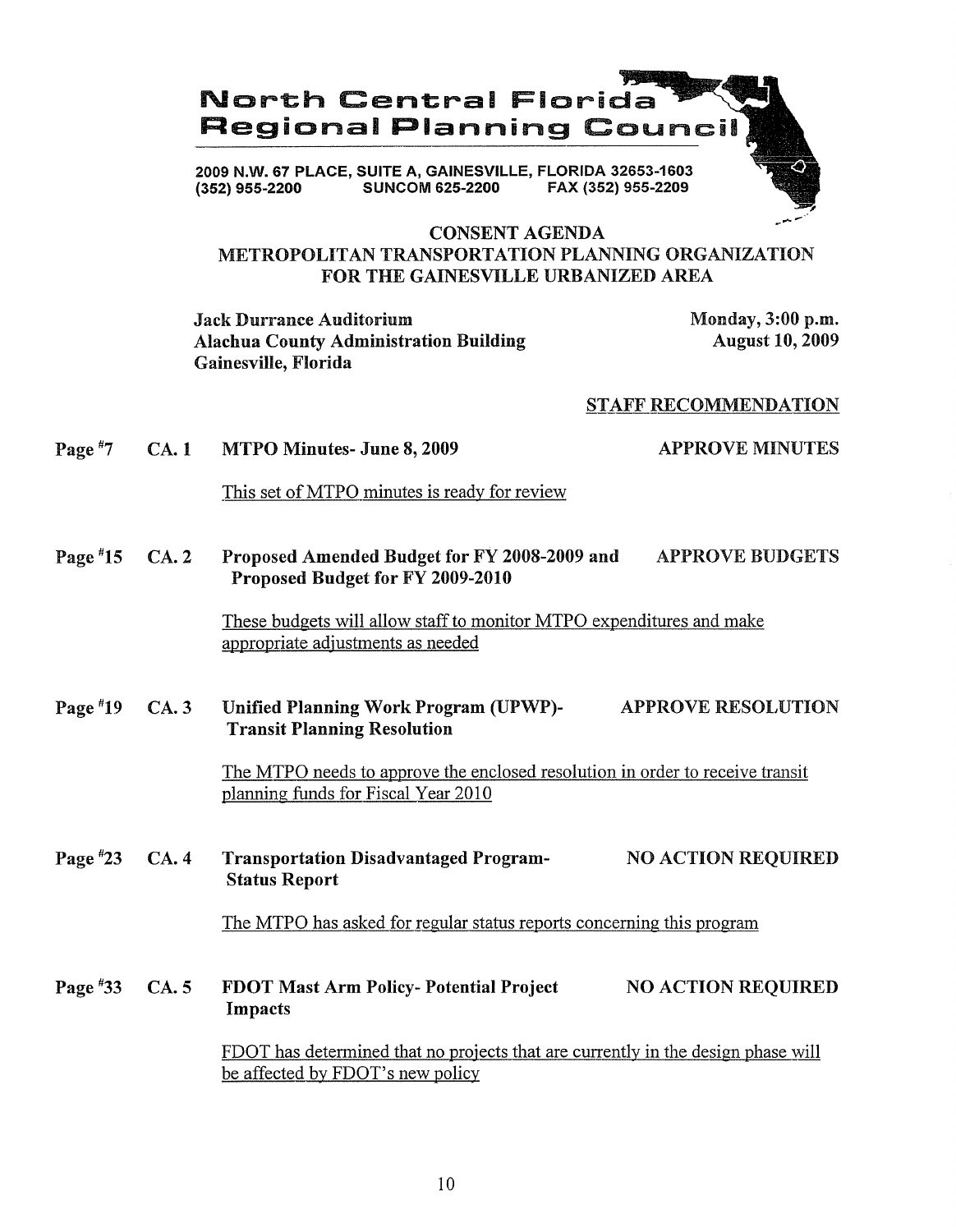#### Page #35 CA. 6 FDOT Strategic Intermodal System Update-Regional Workshops NO ACTION REQUIRED

The enclosed email discusses upcoming workshops in Gainesville and Jacksonville

#### Page #37 CA. 7 American Recovery and Reinvestment Act of 2009 (ARRA)- MTPO Project Priorities NO ACTION REQUIRED

The enclosed memorandum discusses the current funding status ofMTPO project priorities for ARRA projects

#### Page #43 CA. 8 FDOT Access Management Public Hearing-SW 2<sup>nd</sup> Avenue and Newberry Road NO ACTION REQUIRED

Enclosed is an announcement about an upcoming public hearing on September 14th concerning access management on SW 2nd Avenue and Newberry Road

#### Page  $*45$  $CA.9$ MPOAC Federal Authorization Principals NO ACTION REQUIRED Enclosed with the meeting packet are the MPOAC Federal Authorization Principals adopted on April 2, 2009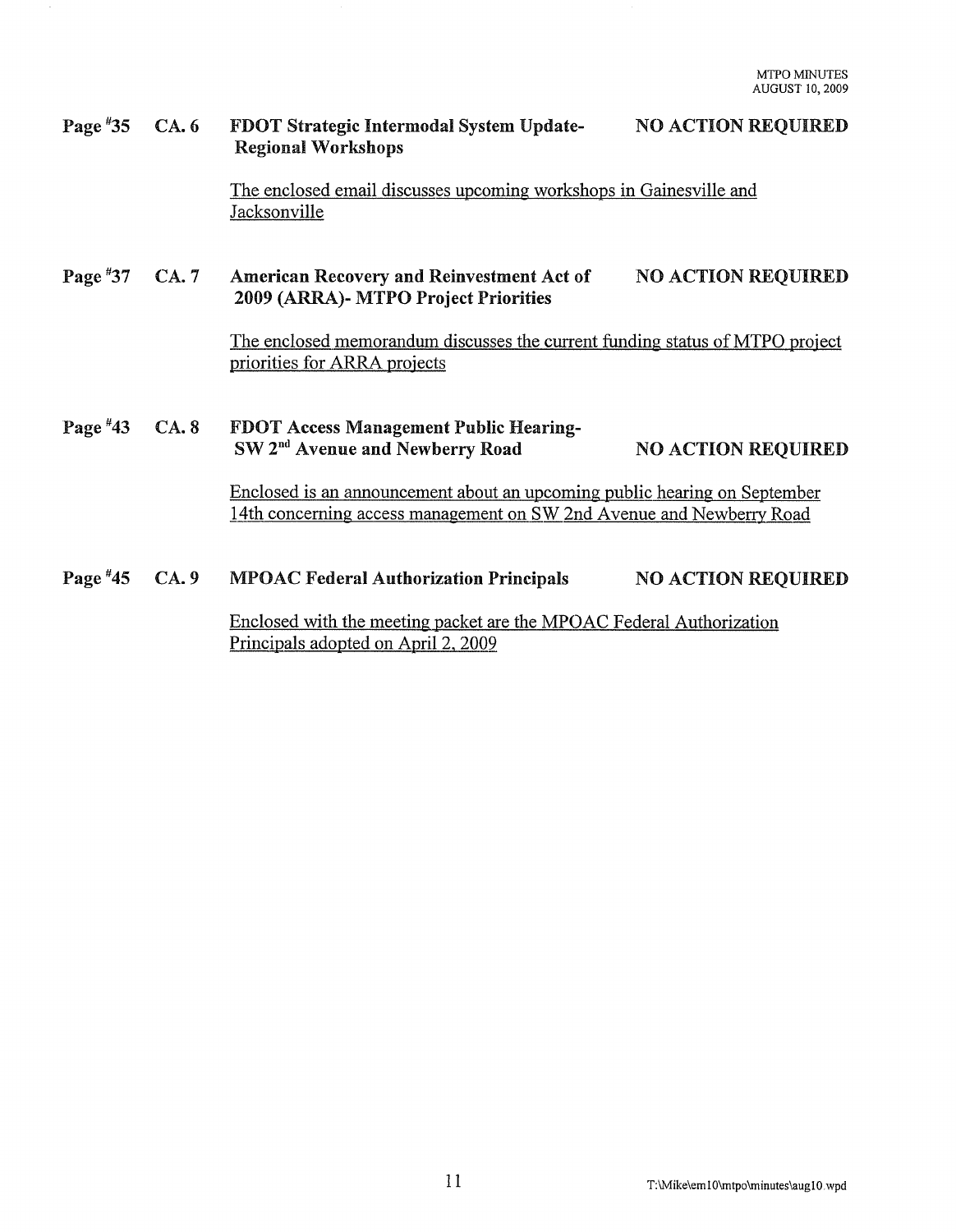#### EXHIBIT 2

| <b>FORM 8B</b><br>COUNTY, MUNICIPAL, AND OTHER LOCAL PUBLIC OFFICERS         | <b>MEMORANDUM OF VOTING CONFLICT FOR</b>                                                                                                              |  |  |  |  |
|------------------------------------------------------------------------------|-------------------------------------------------------------------------------------------------------------------------------------------------------|--|--|--|--|
| LAST NAME-FIRST NAME-MIDDLE NAME<br>1 <sup>6</sup> Gehee<br>Remanen<br>ぐんんしん | NAME OF BOARD, COUNCIL, COMMISSION, AUTHORITY, OR COMMITTEE<br>Commissloner<br>nunty                                                                  |  |  |  |  |
| <b>MAILING ADDRESS</b><br>بالرسادا وسياته<br><b>COUNTY</b><br>CITY∕≏         | THE BOARD, COUNCIL, COMMISSION, AUTHORITY OR COMMITTEE ON<br>WHICH I SERVE'IS A UNIT OF:<br><b>GICOUNTY</b><br><b>D CITY</b><br>LI OTHER LOCAL AGENCY |  |  |  |  |
| $54185$ ville                                                                | NAME OF POLITICAL SUBDIVISION:<br>يعلى برا ھا                                                                                                         |  |  |  |  |
| DATE ON WHICH VOTE OCCURRED                                                  | MY POSITION IS:<br><b>ELECTIVE</b><br><b>APPOINTIVE</b><br>m                                                                                          |  |  |  |  |

#### **WHO MUST FILE FORM 8B**

This form is for use by any person serving at the county, city, or other local level of government on an appointed or elected board, council, commission, authority, or committee. It applies equally to members of advisory and non-advisory bodies who are presented with a voting conflict of interest under Section 112.3143, Florida Statutes.

Your responsibilities under the law when faced with voting on a measure in which you have a conflict of interest will vary greatly depending on whether you hold an elective or appointive position. For this reason, please pay close attention to the instructions on this form before completing the reverse side and filing the form.

#### **INSTRUCTIONS FOR COMPLIANCE WITH SECTION 112.3143, FLORIDA STATUTES**

A person holding elective or appointive county, municipal, or other local public office MUST ABSTAIN from voting on a measure which inures to his or her special private gain or loss. Each elected or appointed local officer also is prohibited from knowingly voting on a measure which inures to the special gain or loss of a principal (other than a government agency) by whom he or she is retained (including the parent organization or subsidiary of a corporate principal by which he or she is retained); to the special private gain or loss of a relative; or to the special private gain or loss of a business associate. Commissioners of community redevelopment agencies under Sec. 163.356 or 163.357, F.S., and officers of independent special tax districts elected on a one-acre, one-vote basis are not prohibited from voting in that capacity.

For purposes of this law, a "relative" includes only the officer's father, mother, son, daughter, husband, wife, brother, sister, father-in-law, mother-in-law, son-in-law, and daughter-in-law. A "business associate" means any person or entity engaged in or carrying on a business enterprise with the officer as a partner, joint venturer, coowner of property, or corporate shareholder (where the shares of the corporation are not listed on any national or regional stock exchange).

# **ELECTED OFFICERS:**

In addition to abstaining from voting in the situations described above, you must disclose the conflict:

PRIOR TO THE VOTE BEING TAKEN by publicly stating to the assembly the nature of your interest in the measure on which you are abstaining from voting; and

WITHIN 15 DAYS AFTER THE VOTE OCCURS by completing and filing this form with the person responsible for recording the minutes of the meeting, who should incorporate the form in the minutes.

# **APPOINTED OFFICERS:**

Although you must abstain from voting in the situations described above, you otherwise may participate in these matters. However, you must disclose the nature of the conflict before making any attempt to influence the decision, whether orally or in writing and whether made by you or at your direction.

IF YOU INTEND TO MAKE ANY ATTEMPT TO INFLUENCE THE DECISION PRIOR TO THE MEETING AT WHICH THE VOTE WILL BE TAKEN:

You must complete and file this form (before making any attempt to influence the decision) with the person responsible for recording the minutes of the meeting, who will incorporate the form in the minutes. (Continued on other side)